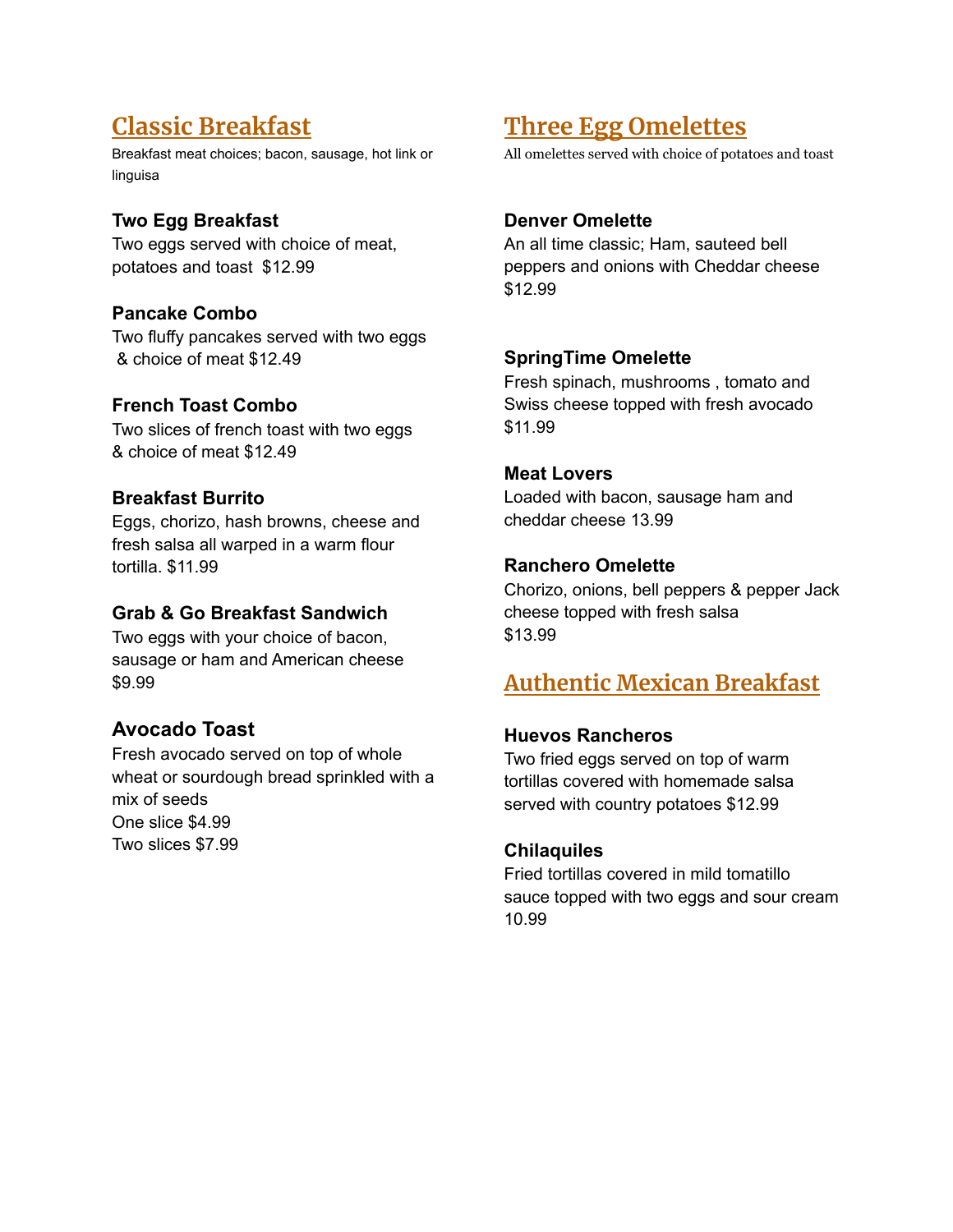## **Appetizers**

**Chicken Wings Buffalo or BBQ**

8pc \$11.99 16pc \$19.99

**Chicken Tenders & Fries**

4pc \$11.99

#### **Nachos**

Choice of grilled chicken or carnitas, topped with cheddar cheese, pico de gallo and sour cream \$11.99

#### **Fresh Guacamole & Chips**

Freshly made guacamole served & tortilla chips \$9.99

#### **Crispy Taquitos**

6 crispy taquitos stuffed with carnitas, topped with green salsa, lettuce and sour cream 9.99

#### **Loaded Tater Tots**

Crispy tater tots topped with melted Cheddar cheese, bacon bits and green onion, \$7.99

#### **BBQ Pulled Pork Sliders**

4 sliders served with pickles and coleslaw \$12.99

#### **Appetizer Sides**

- French Fries \$7.99
- Crispy Onion rings \$9.99
- Garlic Fries \$9.99
- Homemade Chips \$3.99

# **Fresh Salads**

#### **Classic Caesar**

Crisp romaine tossed with Caesar dressing, Parmesan cheese and garlic croutons. \$9.99 With grilled chicken \$12.99 With crispy chicken tenders \$11.99

#### **Spinach Cobb**

Fresh baby spinach, grilled chicken, hard boiled egg, tomatoes, bacon and avocado \$13.99

#### **Tuna Salad**

Romaine lettuce with tomatoes, cucumbers, olives, red onions and cheddar cheese \$11.99

### **Chef's Salad**

Turkey, smoked ham, swiss & cheddar cheese, tomatoes, hard boiled egg, bell peppers and olives. \$11.99

#### **Large Garden Salad**

Hard Boiled egg, tomatoes, cucumber, bell peppers, red onion, olives and fresh avocado \$9.99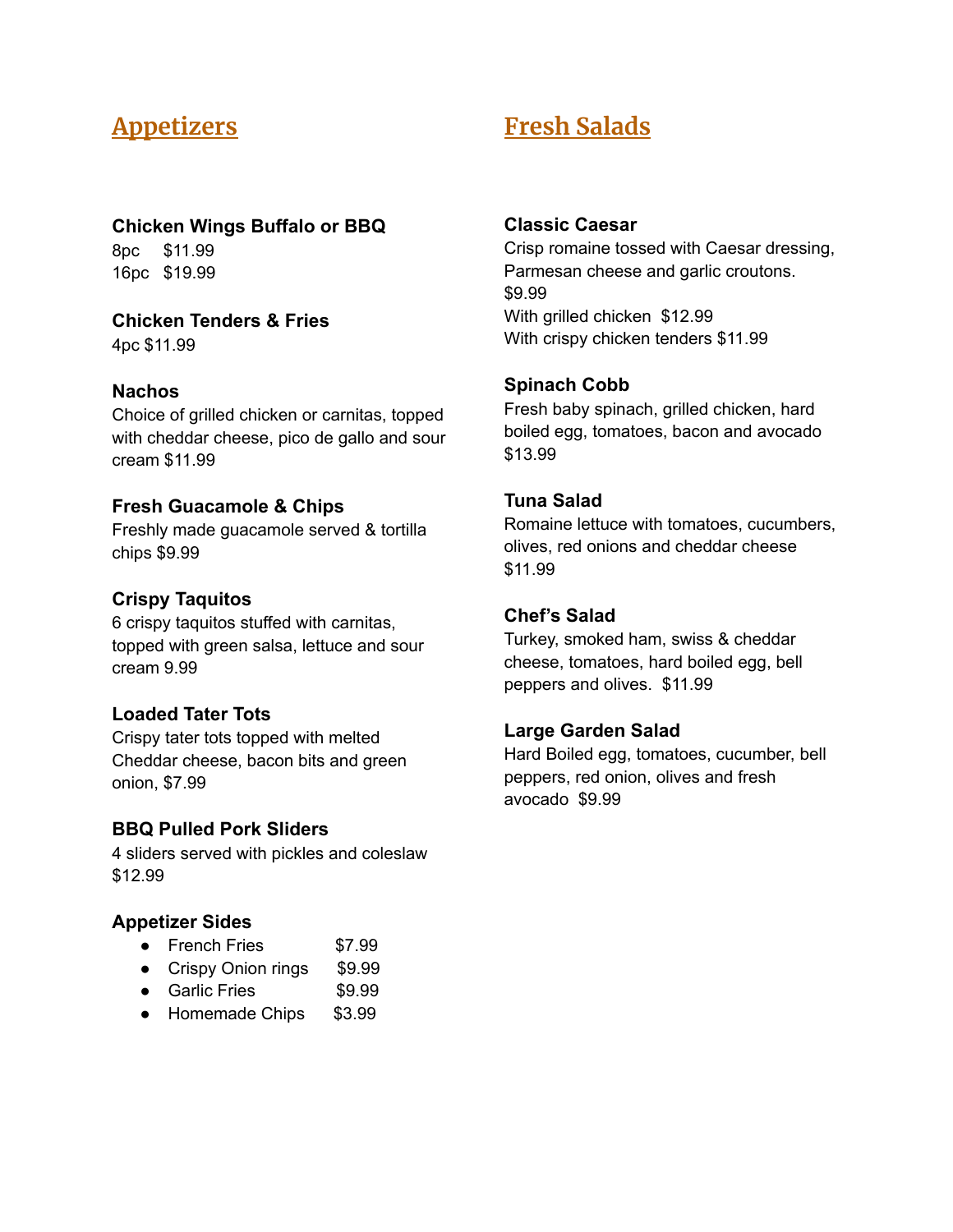# **Artisan Sandwiches**

All sandwiches served with choice of fries, tater tots, potato salad or fresh fruit.

## **Cold Cut Sandwiches**

Ham, turkey breast, roast beef or tuna On your choice of bread \$9.99

### **Classic B.L.T. with Avocado**

Bacon Lettuce & Tomato \$10.99

## **California Dream**

Ciabatta bread, ranch spread, bacon, turkey, fresh avocado, lettuce & tomato \$12.99

## **Cranberry Delight**

Ciabatta bread, cranberry sauce spread, turkey breast, mayo, lettuce & tomato \$10.99

## **Tuna Melt**

Tuna salad with American cheese on grilled sourdough \$10.99

#### **Patty Melt**

⅓ lb beef patty with grilled onions and Swiss cheese \$11.99

## **Hot Pastrami**

Flavorful pastrami with Swiss cheese, mustard and grilled onions on rye bread \$11.99

#### **Reuben Sandwich**

Corned beef, swiss cheese, sauerkraut and thousand island on rye bread \$11.99

## **Philly Steak**

Sauteed bell peppers and onions, melted Swiss cheese on French roll \$12.99

## **Hot Link or Linguica Sandwich**

Charbroiled, served on a French roll with mayo, lettuce & tomato \$11.99

## **Grilled Chicken Sandwich**

Juicy chicken breast, Swiss cheese and fresh avocado on a French roll \$ 12.99

#### **Buffalo Chicken Sandwich**

Crispy chicken tenders tossed in buffalo sauce topped with Swiss cheese, lettuce and tomato on ciabatta bread \$10.99

## **Ranch BBQ Beef**

Roast beef on ciabatta bread with ranch spread, lettuce, tomato cheddar cheese, topped with crispy onion rings and tangy BBQ sauce \$12.99

#### **Parmesan Crusted Grilled Cheese**

Cheddar, Swiss and pepper Jack cheese on parmesan crusted sourdough bread \$9.00 Add ham or bacon \$2.00